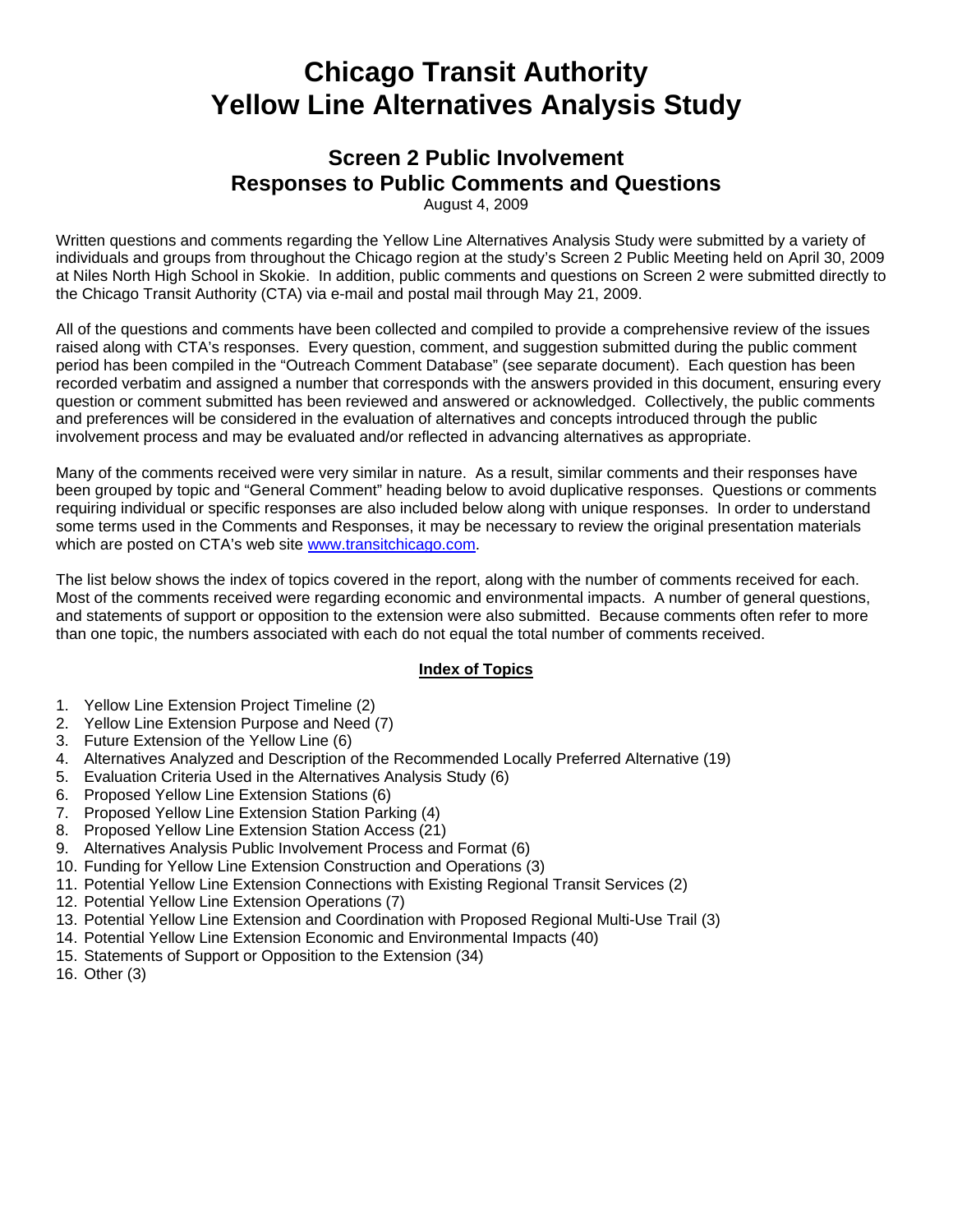# **1. Yellow Line Extension Project Timeline**

## **General Comment:**

Why did it take so long to get the line extended? What is the estimated completion year?

## **Pertains to Specific Comment:**

49

## **Response to Overall Category Comment:**

The FTA New Start grant program requires conceptual transit project proposals to proceed through a formal process of planning, design, and construction. Upon completion of this process, the project is ready for operation. The process involves five formal steps: Alternatives Analysis (AA); Environmental Impact Statement (EIS); Preliminary Engineering (PE); Final Design (FD); and Construction. Each of these steps typically takes 2-3 years to complete. Initiation of each step is also contingent upon continued availability of federal and local funding, the timing of which will also affect the overall project schedule. For highly complex projects the Final Design and Construction steps take longer, particularly if construction is implemented in sequential phases rather than all at once.

The current Yellow Line Extension Alternatives Analysis study is being completed in summer 2009, with the adoption of a locally preferred alternative by the Chicago Transit Board. The subsequent project phase, Environmental Impact Study, is projected to begin in fall 2009. A specific completion year depends on factors outside CTA's control, but is expected no earlier than 2016.

#### **Other Specific Comments Noted on this Topic:**

#### **Comment:**

60. If the Olympics 2016 are approved...does this all get fast tracked? What happens to those 2 year + studies per section?

#### **Response:**

CTA is working closely with the Chicago 2016 bid team and believes that the present transit system can handle transit needs for the 2016 Olympics with continued maintenance and modest improvements. The Yellow Line Extension project is not linked with Chicago's bid for the 2016 Olympics. However, any improvements made to the current system could only benefit the Olympic bid application and the City's ability to host the games. It is expected that the Federal Transit Administration would continue to adhere to the same requirements, although prior experience in Atlanta and Salt Lake City suggests federal approvals are more timely in Olympic host cities.

# **2. Yellow Line Extension Purpose and Need**

## **General Comment:**

What are the benefits of this extension and route? What is the purpose and need to be addressed with the Yellow Line Extension?

#### **Pertains to Specific Comments:**

37, 39, 51, 63, 64, 66, 88

## **Response to Overall Category Comment:**

In the Alternatives Analysis step, the project's purpose and need is identified, alternatives to address the purpose and need are developed and evaluated, comprehensive and on-going public involvement is initiated, and a Locally Preferred Alternative (LPA) is determined. The Yellow Line Extension project's "purpose and need" is to improve transportation access to major activity centers and support Skokie's land use plans. In particular, transportation improvements aim to meet the needs of a growing reverse-commute market not well served by the existing network; leverage the existing, underutilized transit system; support Village of Skokie transit-oriented development initiatives; and provide a transit alternative to continued growth in study area arterial street and expressway congestion. Extending Yellow Line transit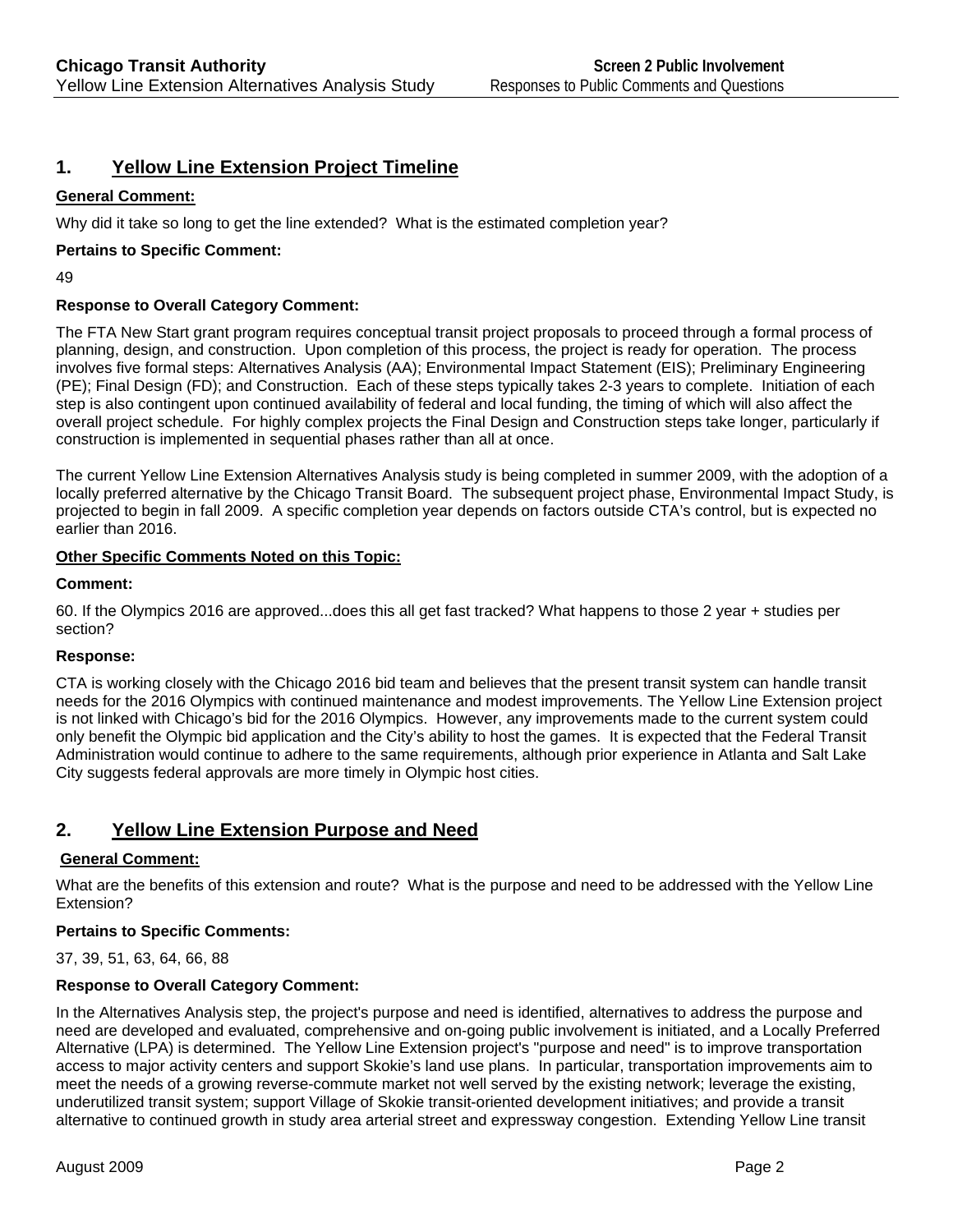service north of the Dempster Street terminal station is intended to improve access to, within, and beyond the study area and reduce transit travel times through faster and more direct transit service.

Additional station area access benefits are noted in Topic Category 8.

# **3. Future Extension of the Yellow Line**

#### **General Comment:**

Can you extend the Yellow Line further north? Does a single track preclude the ability to extend the line further north?

#### **Pertains to Specific Comments:**

20, 32, 43, 61, 78, 80

## **Response to Overall Category Comment:**

At the start of the Alternatives Analysis study, the project team reviewed a previous feasibility study on extending the Yellow Line conducted by the Village of Skokie, a corridor market analysis by Regional Transportation Authority, and the Chicago Metropolitan Agency for Planning Long Range Transportation Plan to determine appropriate project limits for the Alternatives Analysis. Previous analysis suggested Old Orchard Road area is expected to remain the most significant concentration of employment and commercial activity in the corridor for the foreseeable future and as such, the Alternatives Analysis study only considered major capital investments as far as Old Orchard Road.

While the Alternatives Analysis recommends extension of the Yellow Line as far as Old Orchard Road, it is possible to extend the Yellow Line north in the future. This would most likely be accomplished by constructing a new station at Old Orchard Road on the Union Pacific Railroad right-of-way west of the expressway, completing the second track between Dempster Street and Old Orchard Road, and continuing north in the former freight corridor. If this were pursued, the proposed station near Niles North High School could remain in service as a branch of the Yellow Line, or its use could be discontinued and its functions moved to a new station on the Union Pacific Railroad right-of-way.

# **4. Alternatives Analyzed and Description of the Recommended Locally Preferred Alternative**

## **General Comment:**

Describe the alternatives. Explain the analysis made to place the train line on the east side of the expressway.

#### **Pertains to Specific Comments:**

12, 13, 14, 57, 78, 103

#### **Response to Overall Category Comment:**

Four alternatives were analyzed in Screen 2 of the Yellow Line Extension Alternatives Analysis process, including the No-Build, Transportation System Management (TSM), Bus Rapid Transit (BRT), and Heavy Rail Transit (HRT) Alternatives. The HRT alternative had several components, including profile (trench and elevated) and alignment options (East or West Option terminal locations) that were further evaluated. A summary of these alternatives is provided below.

The No-Build alternative is defined as the existing transportation system, plus any committed transportation improvements, or projects in the Chicago Metropolitan Agency for Planning (CMAP) financially constrained Transportation Improvement Program (TIP). The Yellow Line Study Area has several projects included in the 2007 – 2012 TIP, including three intersection improvements along Skokie Boulevard: at the intersections of Dempster Street, Golf Road and Old Orchard Road; road improvements of Old Orchard Road from Harms Road to Skokie Boulevard and expansion of the northbound Edens off ramp lanes (this project is in a preliminary design phase; however, initial plans are incorporated into the no-build and build alternatives); resurfacing of Skokie Boulevard from Dempster to Touhy Avenue and of Skokie Road from Old Orchard north; and the reconstruction and widening of Dempster Road from the west to Central Road. The No-Build Alternative establishes the baseline for comparison of the cost-effectiveness of the TSM Alternative and the financial condition of the transit operator. All elements of the No-Build alternative are included in each of the other alternatives.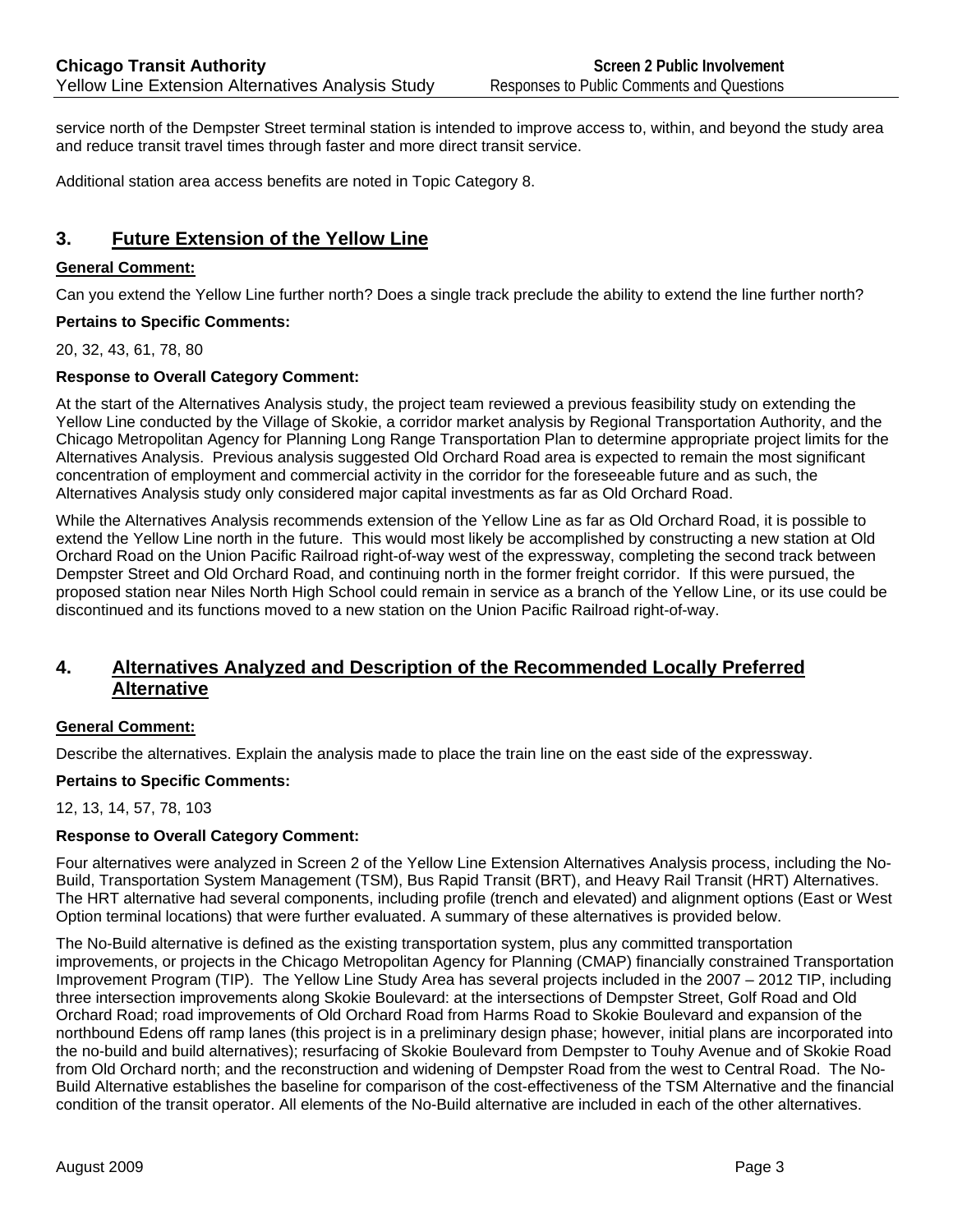The TSM alternative responds to the purpose and need identified in the study area and is the alternative with the most benefits without the cost of a guideway investment. The TSM Alternative evaluated in the Yellow Line Extension Screen 2 analysis is a 2.6 mile Bus Rapid Transit (BRT) enhanced bus route from the existing Yellow Line Dempster terminal to Old Orchard Mall and the Cook County Courthouse. It is proposed as a mixed-traffic operation between the existing Dempster station and Cook County Courthouse, with only one intermediate stop proposed at the on the east side of Old Orchard Mall.

The BRT alternative is 2.0 miles long and is proposed to operate at-grade on exclusive bus lanes in the Union Pacific Railroad (UPRR) right-of-way (ROW) between the existing Yellow Line Dempster terminal and Old Orchard Road (west of Edens Expressway). After an intermediate stop at Old Orchard Road, the BRT will then continue in mixed traffic to a bus terminal within Old Orchard Mall.

The HRT alternative is 1.6 miles long and is proposed to operate as single-track alignment either on elevated structure or in a trench along the UPRR ROW north from Dempster Street to Old Orchard Road. Terminal options include the East Option that follows the UPRR ROW north from Dempster Street with a turn northeast just north of Golf Road to a terminal on the east of the Edens Expressway and adjacent to Niles North High School south of Old Orchard Road; or the West Option, which would also continue north on the UPRR ROW from Dempster Street, crossing under the expressway and continuing northwest on the ROW to Old Orchard Road. No intermediate stations are planned in this alternative.

All alternatives considered have proposed parking at Old Orchard Road (see Topic Category 7 for additional information).

The recommended Locally Preferred Alternative (LPA) is a single-track elevated rail extension following the UPRR ROW over Dempster St, Gross Point Rd, Church St and Golf Rd that veers northeast to terminate at a double-track station between the Edens Expressway and Niles North High School south of Old Orchard Road. (More information about the selection of the East Terminal Option is provided in Topic Category 5 – Evaluation Criteria.) This extension includes 1.6 new route miles of rapid transit to the existing Yellow Line, one additional station at Old Orchard Road (plus the replacement of Dempster Street station as an elevated station), four new railcars, a new bus terminal facility and a parking structure (which includes replacement of existing NNHS parking spaces).

## **Other Specific Comments Noted on Hybrid Buses/Improved Bus Service/ Bus Rapid Transit:**

**Comments:** Why not use a bus or shuttle service instead of extending the train line?

2, 16, 18, 19, 30, 34, 53, 57, 65, 72

#### **Response:**

Bus alternatives were evaluated and advanced from Screen 1 and further evaluated in Screen 2 of the Yellow Line Extension Alternatives Analysis using a variety of screening factors. The bus alternatives evaluated included s BRT option using the UPRR ROW, paved over for bus service and the TSM BRT option that would serve as an enhancement to the existing 97 Skokie bus using Skokie Boulevard.

Both bus alternatives performed well in the capital cost evaluations; however, since both bus alternatives require a transfer to reach major activity centers in the study area and have longer travel times they perform poorly on the transportation criteria, are estimated to attract fewer riders, and do not fully address the purpose and need of the project. While other design variations exist for BRT alternatives, they were not further evaluated because of poor performance on these transportation criteria.

BRT propulsion systems and other features were not finalized in the Screen 2 analysis of the study, as this type of question is typically addressed in subsequent design phases; for enhanced bus projects such as BRT, preference is often given to environmentally friendly technologies. However, as a design factor, bus propulsion systems have not been shown to influence travel demand and ridership as strongly as other criteria such as frequency and mode, and are not included as a variable in travel demand forecasting exercises.

## **Other Specific Comments Noted on Elevated/Trench/At-Grade:**

## **Comment:**

24. Please clarify the exact areas proposed for elevated vs. grade level vs. trench on the heavy rail extension.

## **Response:**

The proposed heavy rail transit alternative was evaluated for several profile options in the Screen 2 analysis. The atgrade profile option is proposed to operate at-grade from the existing station at Dempster Street to proposed terminal locations south of Old Orchard Road. For the West Terminal Option, the at-grade alternative would remain at-grade; for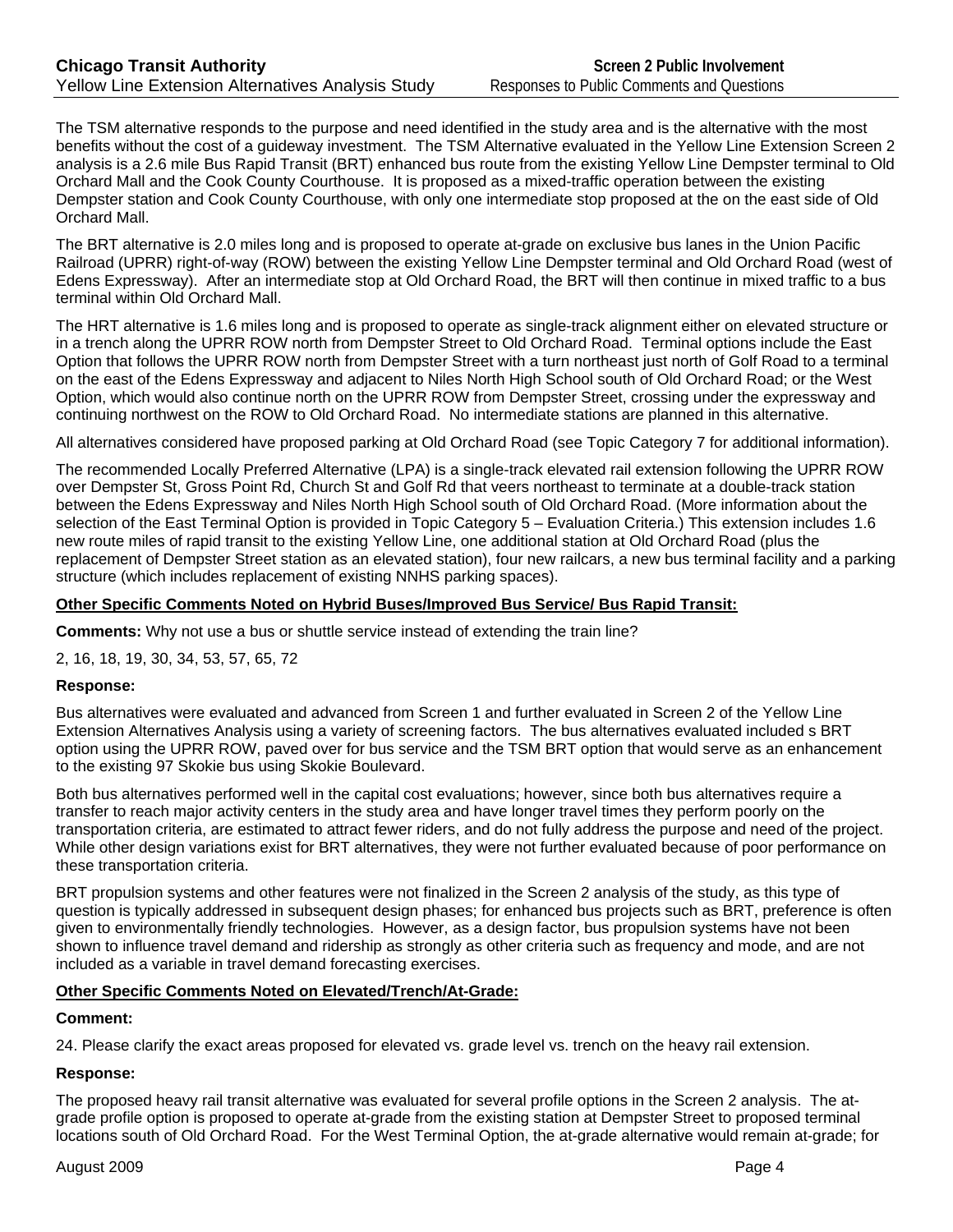the East Terminal Option, the at-grade alternative would rise slightly north of Golf Road to terminate on an embankment. While this profile option is lower cost than other profile options considered, it was not advanced due to community concerns about traffic congestion from at-grade street crossings, especially at Dempster Street, and community concerns about safety as the at-grade rail line would be located in close proximity to local schools, including Jane Stenson Elementary School and Niles North High School.

The heavy rail transit trench alternative is proposed to operate in both trench and at-grade along portions of the alignment. Specifically, all street crossings would be in a trench, starting from south of Dempster Street (requiring the relocation of the existing Dempster Street Station) and continuing until north of Gross Point Road and including the portion of track at Church Street and Golf Road. Between Gross Point Road and Church Street, and between Church Street and Golf Road, the profile would come up slightly to an at-grade profile to minimize land excavation costs. North of Golf Road, the profile would also come out of a trench and transition to an at-grade or embankment profile depending on the West or East Terminal Option, respectively. The trench alignment, even with at-grade portions to minimize land excavation costs is higher cost than the other heavy rail transit alternatives, primarily due to the larger construction footprint required for the trench profile, and the resulting impact on adjacent Commonwealth Edison towers and poles with their high relocation costs.

The recommended heavy rail transit elevated alternative is proposed to operate above the ground level along the entire proposed right-of-way. This would start south of Dempster Street (also requiring the relocation of the existing Dempster Street Station) and continue north to a terminal station south of Old Orchard Road. The elevated heavy rail alternative is recommended over other heavy rail transit profile options because it minimizes at-grade traffic interference and safety concerns from the community, yet is more cost effective than the trench profile option.

#### **Comment:**

25. How high is the elevated structure? Height from grade level to top of train?

#### **Response:**

If this alternative advances, the preliminary design of the elevated structure will be further developed in both the Preliminary Engineering and Final Design project phases. Current conceptual design used for the alternatives analysis assumes that the elevated structure would be at least 15 feet above ground level to provide sufficient clearance for street crossings. The height of the structure and CTA train car would total approximately 30 feet. As reference, adjacent Commonwealth Edison towers in the same corridor stand at 85 feet.

#### **Comment:**

53. \$2m per Comm Ed tower to remove/relocate? Is that for both trench or elevated?

#### **Response:**

The preliminary cost assumptions for removing Commonwealth Edison towers are based on past project experience and recent discussions with Commonwealth Edison. These costs are applicable to any tower moved for any alternative, including trench or elevated alternatives, as well as bus or rail alternatives.

# **5. Evaluation Criteria Used in the Alternatives Analysis Study**

## **General Comment:**

Explain your evaluation criteria, including ridership and cost effectiveness ratings. How did you generate ridership numbers?

## **Pertains to Specific Comments**:

16, 21, 42, 82, 103

#### **Response to Overall Category Comment:**

To arrive at the Locally Preferred Alternative (LPA) recommendation, several evaluation criteria are used to assess the performance of the alternatives. These factors included physical constraints, social and economic factors, transportation factors, environmental factors, capital costs, operating and maintenance costs, forecasted ridership, and preliminary costeffectiveness.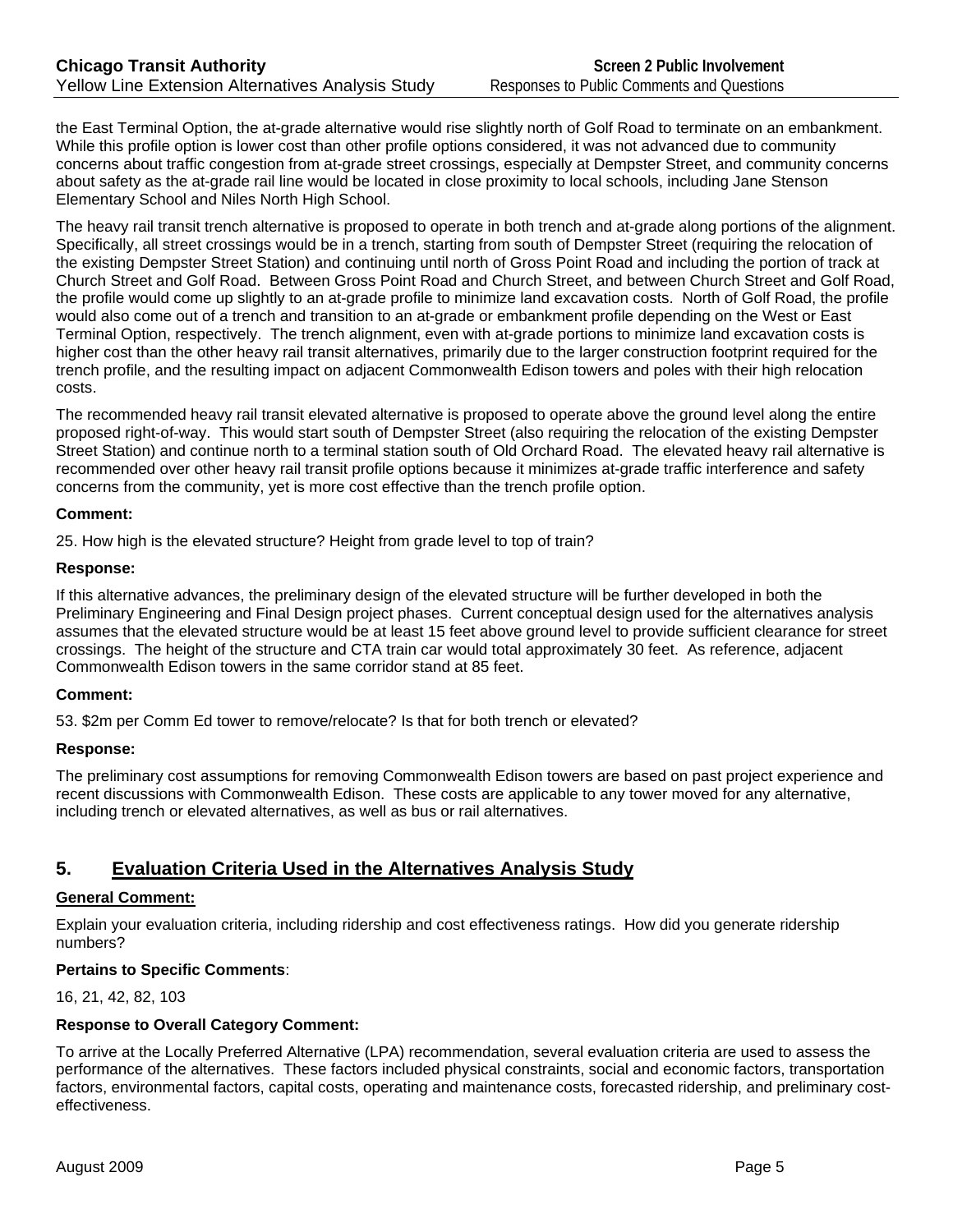Preliminary ridership forecasts were developed for the Yellow Line Extension alternatives using a computer regional travel demand forecasting model maintained by the Chicago Metropolitan Agency for Planning (CMAP). The CMAP travel demand forecasting model has been updated and modified for use in conducting FTA New Starts Alternatives Analysis studies by the CTA and Metra in the northeastern Illinois region. The model uses projections of population and employment to forecast total travel demand for various trip purposes. This demand is then split between different modes (e.g. bus, rail or auto) and routes based on the relative cost, time, and other factors of competing travel options to arrive at a projection of demand for a facility. Estimates from the model are that the Heavy Rail Transit (HRT) Alternative would attract 2 million riders per year in 2030. For the Transportation System Management/Bus Rapid Transit (TSM/BRT) Alternative, 400,000 riders per year in 2030 are projected.

The cost-effectiveness index (CEI) is an important evaluation factor because it is reported to the Federal Transit Administration (FTA) and used to compare projects competing for limited funding across the nation. FTA measures costeffectiveness as the cost per hour of projected user benefits. Cost is a combination of both the annualized capital costs and annual operating and maintenance costs. User benefits, as measured by travel time savings, are generated from the ridership forecasting model described above and are designed to capture all quantifiable benefits to travelers using the transit system.

A higher CEI value indicates lower projected user benefits and higher capital costs to implement the project, whereas a lower value indicates higher projected user benefits and lower capital cost compared other alternatives. The CEI presented in Screen 2 is preliminary and will continue to be refined with revisions to the capital cost, operating cost and ridership for the alternatives throughout the completion of the alternatives analysis study and in subsequent project phases, such as Preliminary Engineering, when capital costs are further refined.

The relative results of the criteria evaluated for each alternative in the Yellow Line Extension Screen 2 analysis are available in the evaluation matrix presented in the Screen 3 presentation and technical boards available on the CTA website (www.transitchicago.com, click on News and Initiatives, then Alternatives Analysis Studies).

#### **Other Specific Comments Noted on this Topic:**

#### **Comment:**

97. Are we allowed to see the analysis of the Capital and Economics of the east vs west options for the Yellow line extension? Building and Elevated East route along the school property and expressway compared as cheaper then returning to grade and going under an existing viaduct for the expressway doesn't make sense. But, I'm sure there is more to it.

## **Response:**

A heavy rail transit alternative with two terminal options was evaluated in Screen 2 (see Topic Category 4, Alternatives Analyzed, for more details). The heavy rail transit alternative is proposed from Dempster Street to Golf Road, with a common alignment that does not vary in cost between the terminal options. North of Golf Road, the terminal options evaluated include the West Option, which remains on the UPRR ROW for its entire length from Dempster Street to Old Orchard Road, and an East Option, which veers to the east north of Golf Road to terminate on the east of the Edens Expressway adjacent to Niles North High School and south of Old Orchard Road.

The West Option alignment has a higher capital cost than the East Option due to constraints on the additional acreage required at Old Orchard Road to construct the rail terminal station (double-track with island platform) and the associated facilities (bus terminal, park-and-ride, kiss-and-ride, etc.). While there is existing right-of-way (ROW) to the east of the UPRR track as you approach Old Orchard Road, this area also contains several high-tension towers and utility poles, all of which must be removed and relocated to facilitate construction of the transit facility.

A review of utility data for the area indicates that there are 29 towers and eight poles in the area north of the Edens Expressway. Based on previous area transit projects and discussion with Commonwealth Edison, relocation of utility towers is currently estimated to cost around \$2 million per tower, while each pole relocated is estimated to cost \$10,000. Therefore, for just the tower and pole relocations required between the Edens and Old Orchard Road on the West Option, the capital cost increases by \$58 million.

There is no similar constraint on the East Option alignment – the overhead utility lines do not follow the expressway in this area. And in fact, while the terminal facilities would have the same square-foot area requirements, the East Option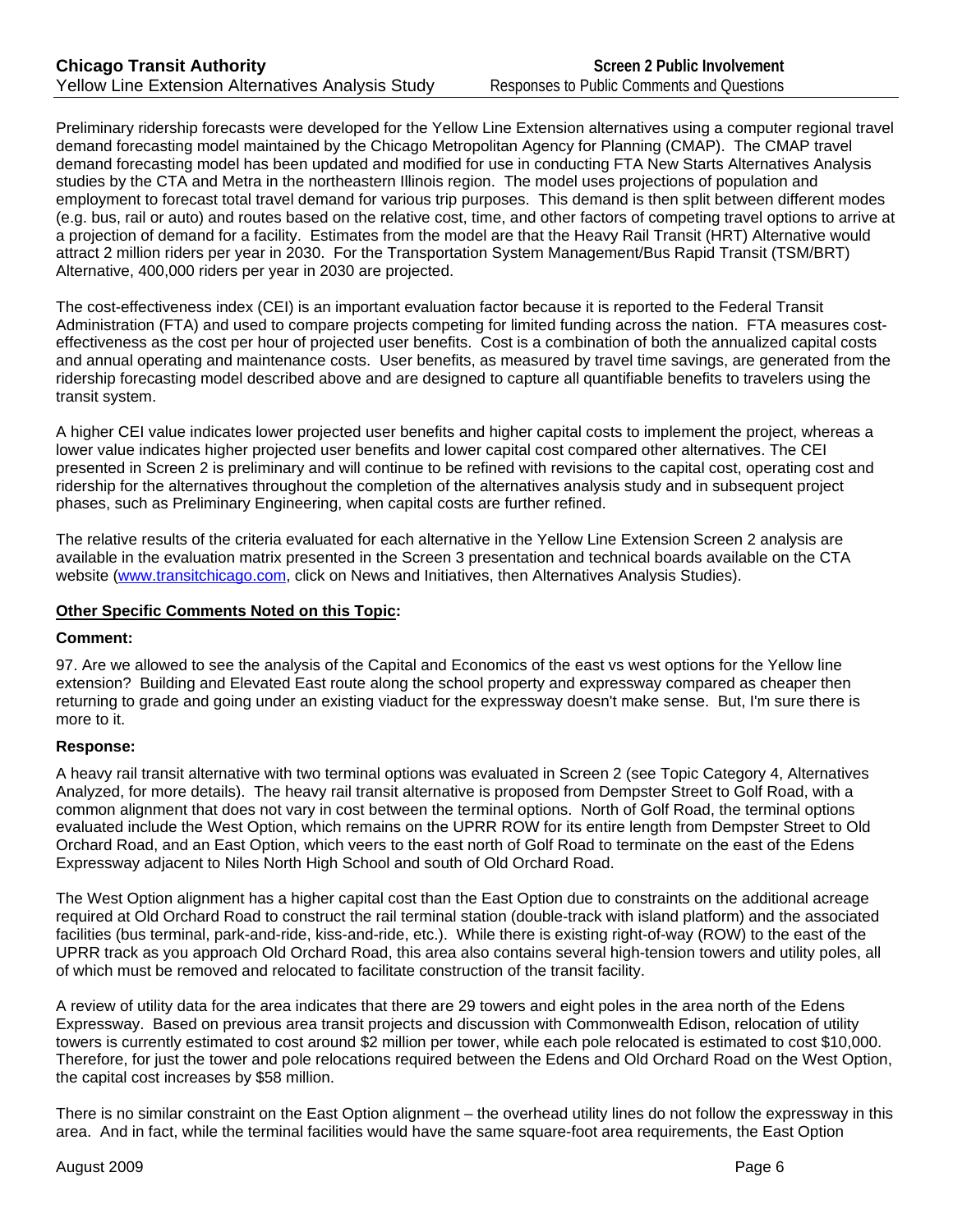benefits from the fact locating most of the facility on Cook County-owned land adjacent to the Edens Expressway and Old Orchard Road. Costs for relocation or replacement of some Niles North High School facilities are included in current capital cost figures, but these do not total more than the \$58 million in utility relocation costs associated with the West Option.

# **6. Proposed Yellow Line Extension Stations**

## **General Comment:**

Why is only one station being proposed for the heavy rail transit alternative?

## **Pertains to Specific Comments:**

45, 46, 48

# **Response to Overall Category Comment:**

The distance between Dempster Street and Old Orchard Road is 1.6 miles. Rapid transit stations are typically one mile apart to balance access distance with travel speeds, so the extension does not necessarily warrant consideration of an intermediate station. Additionally, the primary purpose and need of the study is to improve travel to the dominant activity center in the region located at Old Orchard Road, served most directly by the proposed terminal station.

A design alternative to the Locally Preferred Alternative would be termination the line at a Golf Road Station. This station would be closer to the Holocaust Museum and Education Center and Optima Old Orchard Woods Condominiums, but further from other activity centers including the Westfield Shoppingtown – Old Orchard Mall, Niles North High School, and the Cook County Courthouse.

## **Other Specific Comments on Status of Oakton St. Station:**

## **Comments:**

50, 88

## **Response:**

The infill station at Oakton Street is being designed and funded by a Congestion Mitigation and Air Quality (CMAQ) grant through the Chicago Metropolitan Agency for Planning (CMAP) and the Village of Skokie with the CTA's cooperation as a stakeholder. According to the Village of Skokie, site selection is complete for the Oakton Station and final engineering is underway. Oakton Station final engineering and construction bid packages are expected to be completed by the end of 2009.

Consistent with other planned and committed transportation projects, this station will be assumed to exist when making assessments about future performance of the proposed Yellow Line Extension.

## **Other Specific Comments on Evanston:**

## **Comments:**

47. In Evanston will the train make stops at either Dodge Asbury or Ridge?

## **Response:**

Responsibility for the planning, design and funding for stations on existing rail lines resides with local jurisdictions and are not part of the scope of this study. Evanston has recently initiated a study to determine if an infill station at any of these locations would be appropriate for the City to pursue, and will work with the CTA in the future if it is decided to further pursue and fund any of the station locations, similar to the Village of Skokie's efforts to open an Oakton Street infill station.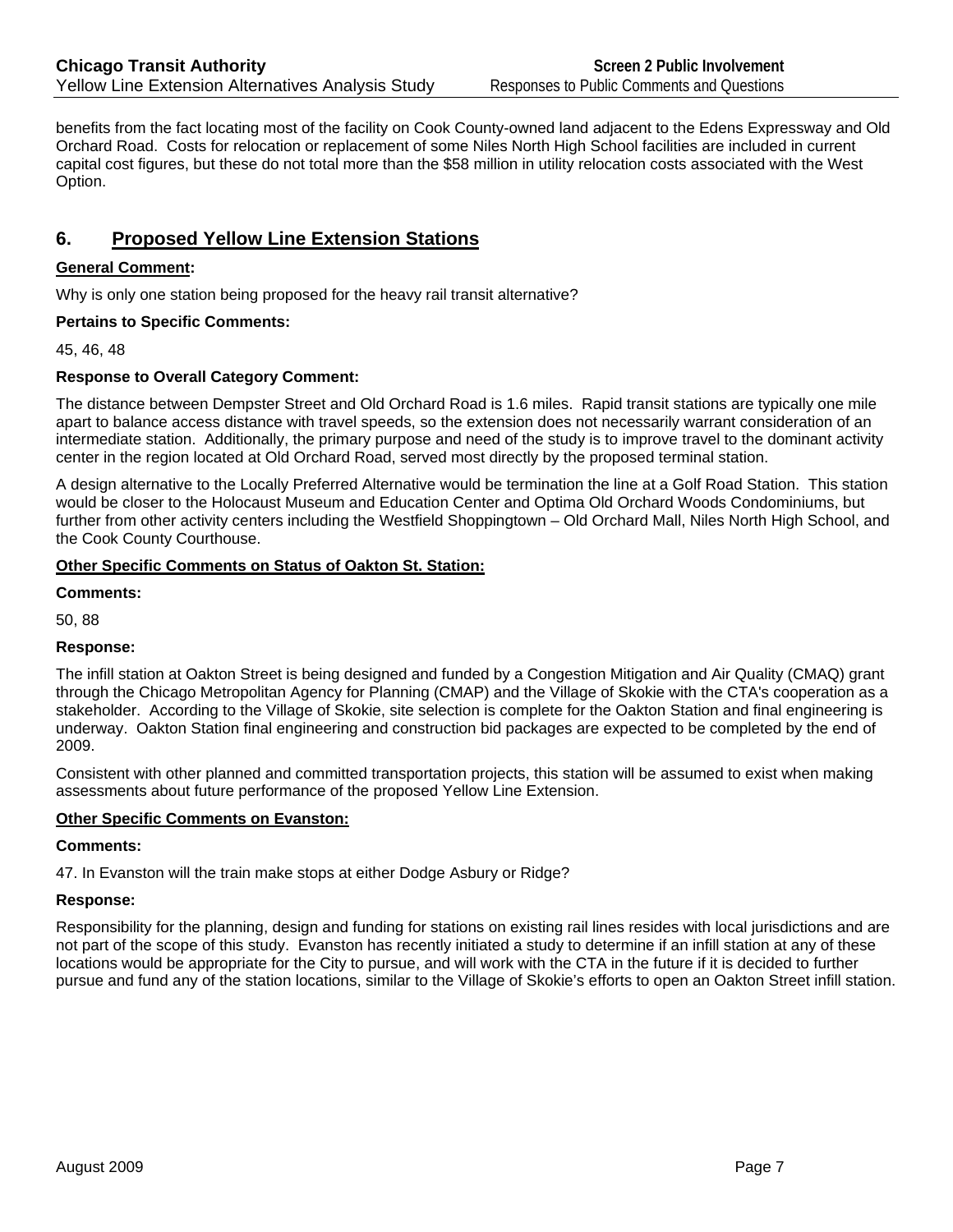# **7. Proposed Yellow Line Extension Station Parking**

## **General Comment:**

How will this affect the Niles North Parking Lot and peak hour traffic flows? Why are you proposing 350 spaces?

## **Pertains to Specific Comments:**

6, 37, 59, 67

## **Response to Overall Category Comment:**

The recommended Locally Preferred Alternative ends at the East Terminal Option adjacent to Niles North High School, with a proposed parking structure and terminal facilities over the current surface parking lot at the high school. Any surface parking spaces removed by the CTA would be replaced with dedicated spaces for the high school in a proposed multi-level parking lot, and costs for this mitigation have been included in preliminary project cost estimates. In addition, there would be separate dedicated parking for the commuters in the same structure, currently estimated at about 350 spaces.

The 350 parking space estimate is an initial assumption for the number of commuter spaces needed at the proposed terminal station. This estimate is developed using projections of likely parking demand derived from the Chicago Metropolitan Agency for Planning (CMAP) regional travel demand forecasting model described in Topic Category 5.

In addition to direct impacts to the high school, all traffic patterns in and around the proposed station location, including peak hour traffic flows, will be studied in more detail during the subsequent Environmental Impact Statement and Preliminary Engineering project phases. The Environmental Impact Statement is a federal process that requires that all positive and negative benefits of the proposed investment are identified and mitigation strategies developed before the project can proceed. (For more information about environmental impacts, see Topic Category 14 below.) CTA will continue to work with Niles North High School and adjacent property owners regarding traffic impacts and development of successful mitigation strategies.

# **8. Proposed Yellow Line Extension Station Access**

## **General Comment:**

How will people access activity centers on west side of highway or other nearby activity centers that are not directly served by the proposed East Terminal Option?

## **Pertains to Specific Comments:**

5, 7, 14, 39, 40, 45, 63, 66

## **General Comment:**

The proposed station will provide rapid transit access to several activity centers in the Old Orchard area, improving quality of life, reducing emissions, or provide other benefits.

## **Pertains to Specific Comments:**

74, 75, 79, 82, 90, 91, 92, 93, 94, 96, 98, 101

## **Response to Overall Category Comment:**

Typically, activity centers within one-half mile of transit stations are considered candidates for walk-access to a station. The following activity centers are currently within one-half mile of the proposed terminal station of the Heavy Rail Transit (HRT) East Terminal Option Alternative: National Louis University (971 students); Niles North High School (2,195 students); Westfield Shoppingtown – Old Orchard Mall (13,525,000 visitors per year); Life Time Fitness Center (near Old Orchard Road and Woods Drive, 1.1 million client visits per year); The Hampton Inn & Suites Chicago – North Shore (225 rooms); the Extended Stay America – Skokie (140 rooms); and residential communities to the south of Niles North High School. Additionally, employees at these hospitality, educational and retail locations would have improved transit access to their jobs.

August 2009 Page 8 | Page 8 | Page 8 | Page 8 | Page 8 | Page 8 | Page 8 | Page 8 | Page 8 | Page 8 | Page 8 | Other activity centers within between one-half mile and one mile distance of the proposed station include the Illinois Holocaust Museum and Education Center (which opened on April 19 2009, expected to have 250,000 visitors per year);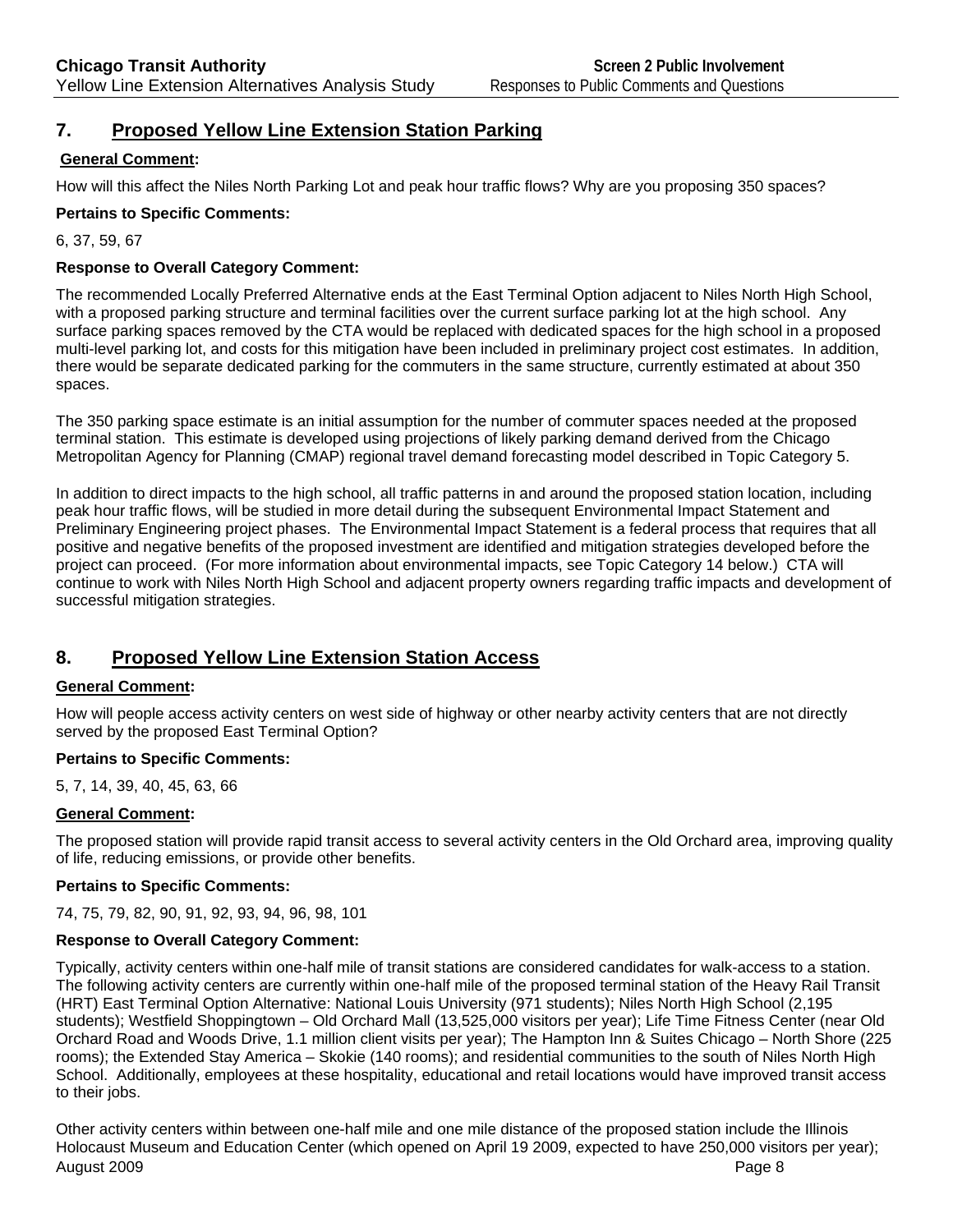Cook County  $2^{nd}$  District Courthouse (675,000 visitors per year), and the new Optima Old Orchard Woods Condominiums Complex (665 units). Improved pedestrian access to reduce the distance to the Holocaust Museum and Education Center and Optima Old Orchard Woods Condominiums to a proposed East Terminal station location will be considered in future design and engineering phases.

Currently, there is limited infrastructure for pedestrians to cross the Edens Expressway. However, the Village of Skokie has identified this concern and is working in coordination with IDOT and the Cook County Highway Department, on improvements to Old Orchard Road from Harms Road to Skokie Boulevard (including widening and adding pedestrian access) and expansion of the northbound Edens off-ramp lanes. This project is currently in a preliminary design phase; however, initial plans and recommendations are incorporated into the no-build and build alternatives considered in this study.

Finally, in future engineering and design project phases, CTA will continue to pursue, facilitate, and accommodate pedestrian and bicycle access options to a new station.

Furthermore, it is anticipated that the structure of existing Pace and CTA bus routes in the study area may be modified to complement new high capacity transit service. Restructuring bus services in coordination with the introduction of a new high capacity transit line can allow for reduced travel times to activity centers, particularly those beyond the typical onehalf-mile walking distance from the proposed terminal. There are also opportunities for privately operated shuttles to connect the station to more remote activity centers.

# **9. Alternatives Analysis Public Involvement Process and Format**

## **General Comment:**

How was the information about the meetings and locally preferred alternative communicated to the public? How will the public's comments be heard?

## **Pertains to Specific Comments:**

8, 31, 36

## **Response to Overall Category Comment:**

CTA announcements were published in the Chicago Jewish News, Skokie/Lincolnwood Review and Evanston Review two weeks prior to the meeting (between April 9 and 17). Cards were placed on CTA and Pace buses, CTA stations and CTA train cars two weeks prior to the meeting. CTA, CMAP, RTA and Metropolitan Planning Council also placed information on their websites and distributed to their listservs. Announcement cards were distributed to the village halls two weeks prior to the meeting. Elected officials and universities received an ad for posting on their website or distribution at their offices. Announcements were also made by direct mail to community residents that had participated in the Screen 1 meetings or asked to be on the project mailing list.

After the Screen 2 meeting, the presentation, technical boards and maps discussing the Screen 2 analysis and recommended locally preferred alternative were posted on the CTA website at www.transitchicago.com (News and Intiatives, Alternatives Analysis Studies, Yellow Line Extension).

Public comments are collected through all of the CTA public outreach for each screen of the Alternatives Analysis Study. CTA participates in individual stakeholder meetings as necessary to discuss options and listen to individual stakeholder concerns. Additionally, CTA hosts community stakeholder meetings with representatives of various community groups throughout the study area. We also have met or offered to meet with local, county, state and federal elected officials in the study area and surrounding communities. Meetings also included community organizations, and city and state agencies such as the Illinois Department of Transportation, Regional Transportation Authority, Metra, and Pace. If your organization would like to be included in the stakeholder's meetings for future project phases, please contact Darud Akbar, CTA Government and Community Relations at dakbar@transitchicago.com.

Public comments are also solicited at the public involvement meetings. The public involvement process for the Yellow Line Extension Alternatives Analysis study included two public involvement meetings, at the conclusion of the Screen 1 and Screen 2/LPA analyses. The Screen 1 meeting was held at National Louis University and Screen 2 at Niles North High School. CTA's goal in emphasizing written questions and comments has been to ensure everyone's thoughts are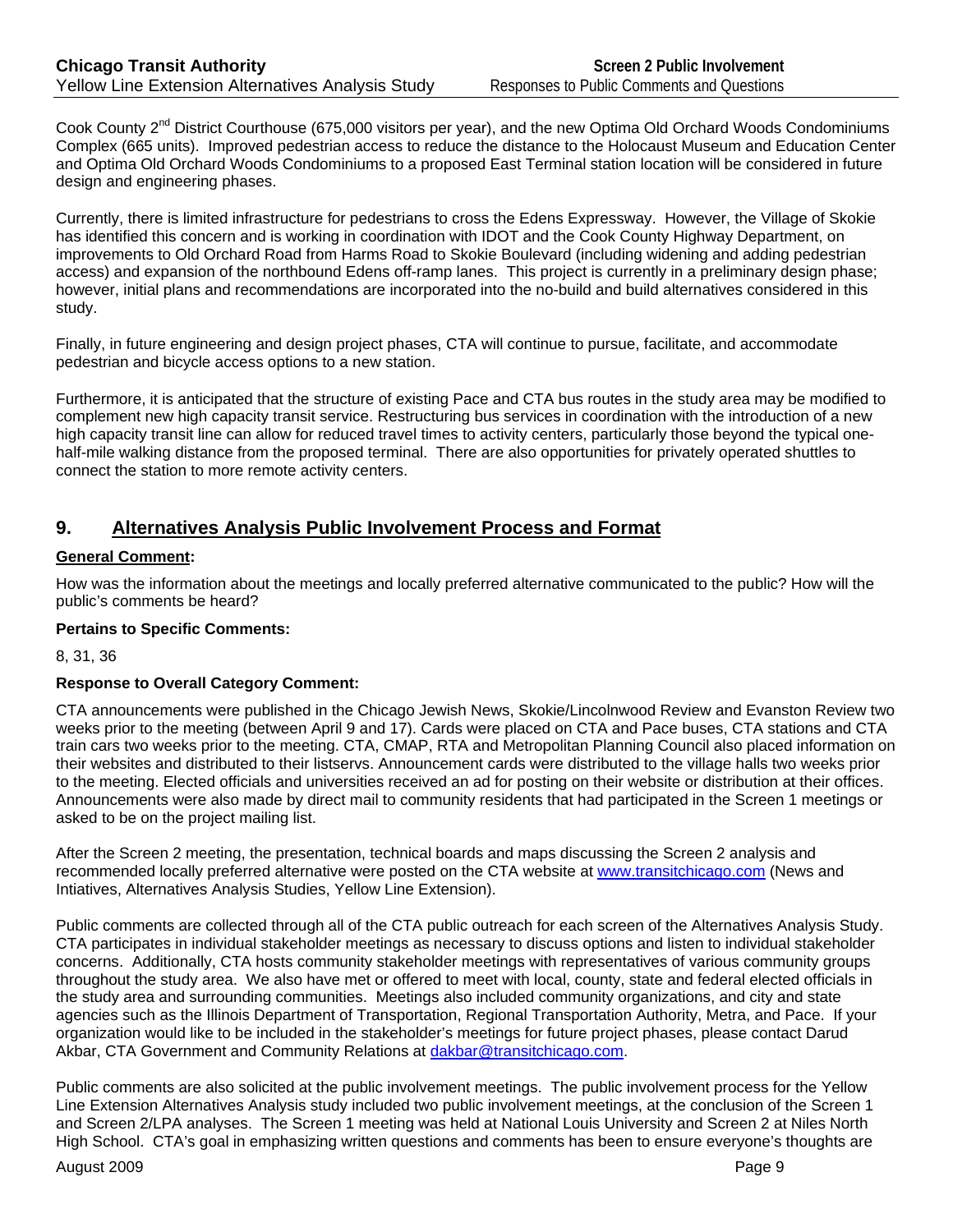collected and reviewed. During the outreach meeting, some of these comments are addressed; however, public comments were accepted for three weeks after the outreach meeting. Written comments received at the public meetings and other subsequently submitted comments are being answered individually for the record in this document, which will be made available publicly on the CTA Web site, by email to public meeting participants, and in hard copy by written request. All of the comment cards and other written communications (primarily emails and letters from elected officials) will collectively become part of the evaluation process and will be submitted to the Federal Transit Administration as a part of the official documentation for the Alternatives Analysis study.

The comments received during the public outreach process can and do shape the development of project alternatives. For example, after Screen 1 CTA incorporated comments requesting evaluation of the performance of an express bus alternative and concerns related to at-grade street crossings and the safety of community school students into the Screen 2 analysis.

## **Other Specific Comments on this Topic:**

#### **Comments:**

4. Have there been any discussions on the matter with ComEd?

## **Response:**

CTA has had preliminary meetings with Commonwealth Edison (Com Ed). They are aware of the proposed elevated heavy rail extension and CTA will continue to meet with them as the project advances into subsequent phases.

## **Comments:**

33 & 53. Has Dist 219/Niles North agreed to this? 100%-50%- How can you plan for this if they aren't on board?

#### **Response:**

CTA held meetings with District 219 and Niles North High School in advance of the public meeting and will continue to meet with them as the project advances into subsequent phases. District 219 and Niles North High School are important partners to help ensure that the Yellow Line Extension is a success for transit customers and well as a good neighbor for Niles North. This will be a continuous and collaborative process and we will continue to work closely with them as we move forward.

# **10. Funding for Yellow Line Extension Construction and Operations**

## **General Comment:**

How will the construction and operation of the Yellow Line Extension be funded, in light of today's economy and CTA's current budget issues?

## **Pertains to Specific Comments:**

35, 62

 $\overline{a}$ 

## **Response to Overall Category Comment:**

Two types of funding are needed for the extension – operating funds and capital funds.

CTA's operating budget supports day-to-day service delivery on its bus and rail system and determines the frequency and hours of service offered. Approximately half of CTA's operating budget comes from customer fares and revenue generated from advertising, concessions and other sources. The other half comes from regional sales taxes, real estate transfer taxes, and matching funds from the State of Illinois. Once the Yellow Line Extension is built and operational, funds to operate the system are anticipated to be consistent with funding mechanisms that support CTA's other bus and rail transit services.

Meanwhile, CTA has initiated this Alternatives Analysis study for the Yellow Line Extension as a first step towards obtaining capital funding for the project through the Federal Transit Administration's "New Starts" grant program.<sup>1</sup> This program provides funding for major public transit infrastructure projects throughout the U.S. through a highly competitive

August 2009 **Page 10**  $1$  CTA is also conducting concurrent Alternatives Analysis studies for other candidate New Starts expansion projects that have been authorized by the U.S. Congress—including extending the Orange Line to Ford City, extending the Red Line south from 95<sup>th</sup> Street, and constructing the Circle Line.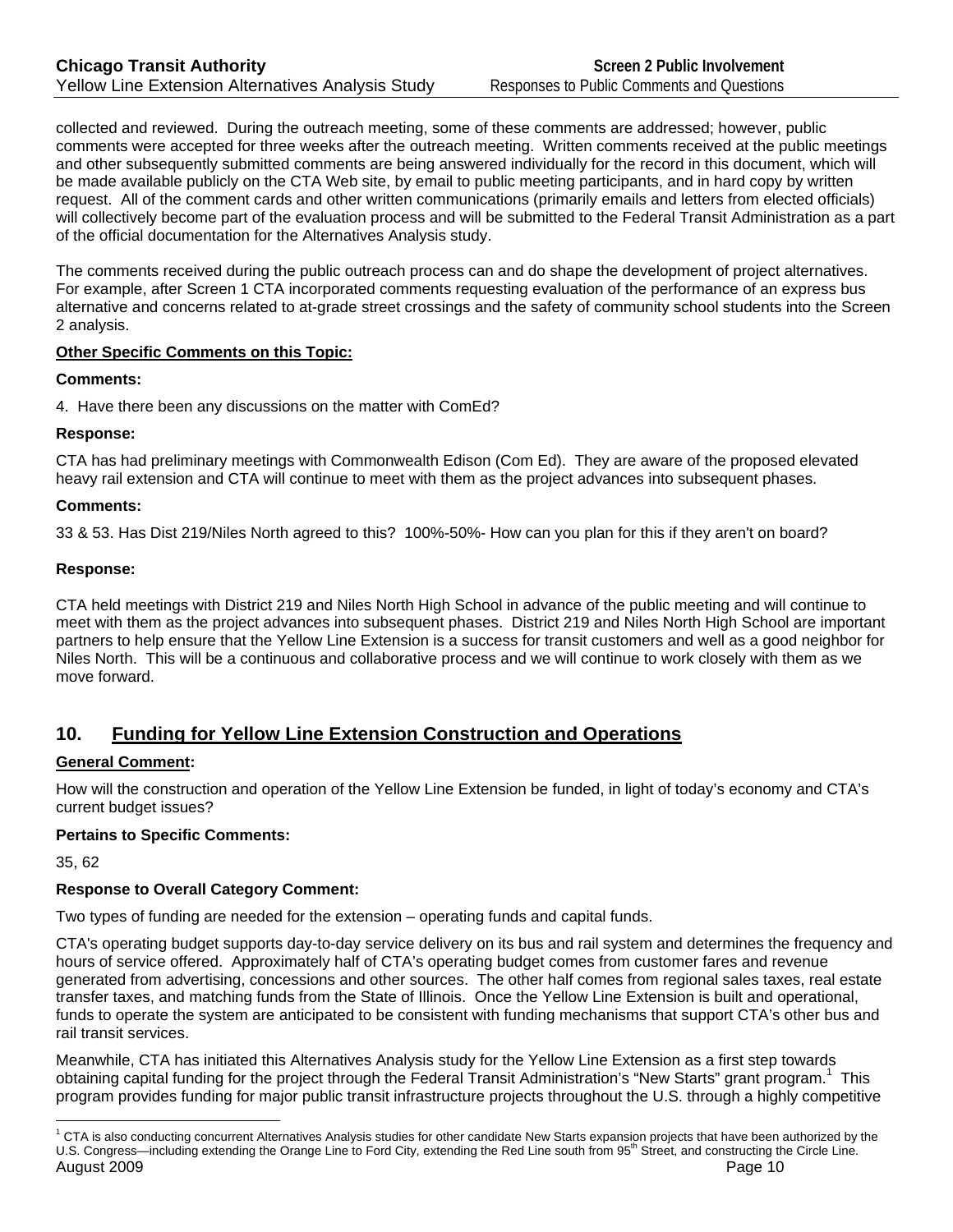process. These are discretionary funds that are only available for system expansions and do not compete with federal funds that CTA receives for capital maintenance (or state of good repair) needs.

Upon successfully advancing through Alternatives Analysis, Environmental Impact Statement, and Preliminary Engineering, a project may receive a Full Funding Grant Agreement (FFGA) from the federal goverment. The FFGA can provide federal funds for up to 80 percent of a project's capital cost including Final Design, although typically project sponsors request 50 percent or less to increase the competitiveness of their projects. Other non-federal funds (in Illinois, these have traditionally been state funds) will comprise the remainder of capital funding. It is possible to seek alternative sources of federal and non-federal funding for the project, but the federal New Starts grant program is specifically intended to support transit projects of this nature and is the public funding mechanism generally most capable of doing so.

CTA is simultaneously pursuing solutions to its overall operating and capital funding challenges while also positioning itself through Alternatives Analysis studies such as this one to secure capital funding to meet the region's future transit infrastructure needs. For example, many of today's key transit links—including the Blue Line to O'Hare and the Orange Line to Midway—were made possible by past generations who understood the need to invest in transit's future even as they addressed significant day-to-day financial pressures.

## **Other Specific Comments on this Topic:**

#### **Comments:**

58. Do we as taxpayers get taxed by RTA?

#### **Response:**

The Regional Transportation Authority (RTA) is authorized by Illinois state statute to impose a sales tax in the six-county region of northeastern Illinois. This tax is the primary source of public revenue to support operations of RTA, CTA, Metra and Pace. Additional revenues to support operations include State Public Transportation Funds, and a Real Estate Transfer Tax collected in the City of Chicago. For more information on the collection and distribution of RTA revenues refer to the budget documents on the RTA website: www.rtachicago.com.

#### **Comment:**

58. Will we be asked at any time to fund this?

#### **Response:**

As described in the general response to comments in Topic Category 10, funds for construction of the Yellow Line extension will be shared between federal and non-federal state or local sources. Elected officials in the various levels of government have the responsibility for allocating funds to the project.

# **11. Potential Yellow Line Extension Connections with Existing Regional Transit Services**

#### **General Comment:**

Are you working with Pace regarding their bus connections?

#### **Pertains to Specific Comments:**

1, 41

#### **Response to Overall Category Comment:**

A key goal of the Yellow Line Extension is to utilize and integrate existing regional transit services to the greatest extent possible. The Yellow Line Extension will be designed to make convenient connections between transit services with which it intersects. In the Alternatives Analysis study, opportunities for connections between the CTA Yellow Line Extension and Pace bus services have been identified and conceptual designs include space for Pace buses to serve the terminal station.

As a part of the Alternatives Analysis process, CTA meets regularly with representatives of Metra, Pace, the Regional Transportation Authority (RTA), the Chicago Department of Transportation, the Illinois Department of Transportation, the Village of Skokie and adjacent municipalities, Cook County, and the Chicago Metropolitan Agency for Planning (CMAP) to promote coordination within the region's transportation network.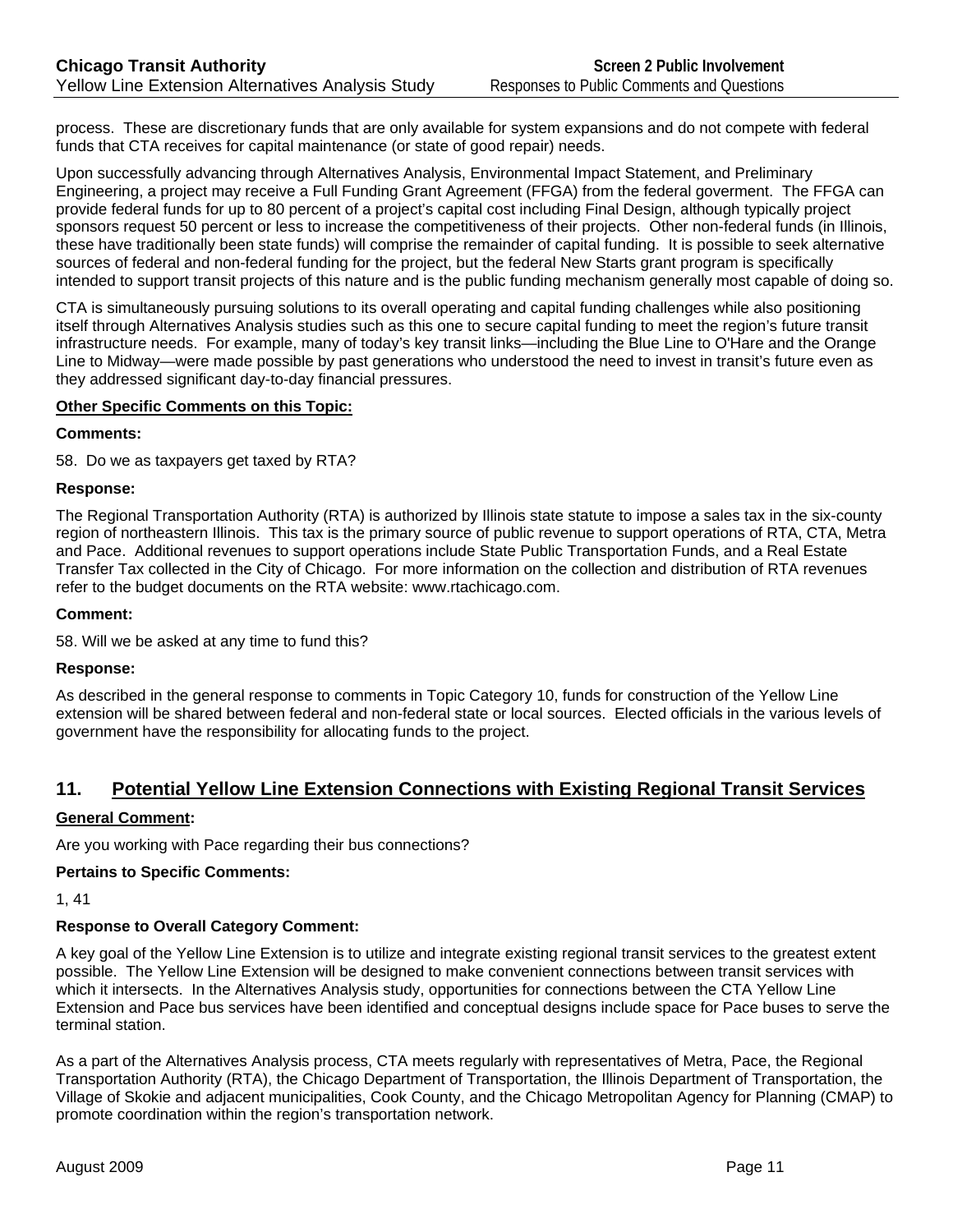# **12. Potential Yellow Line Extension Operations**

#### **General Comment**:

What are the benefits and limitations of a single track? Would a single track affect a future extension?

#### **Pertains to Specific Comments:**

32, 44, 61, 73, 80

#### **Response to Overall Category Comment:**

A single-track alignment is recommended as the locally preferred alternative because it offers reduced cost of track, signal systems, power distribution and structure and minimizes relocation cost of adjacent utility poles and towers compared to a double track extension. In addition, the single-track alignment allows the CTA to operate within available Union Pacific Rail Road (UPRR) right of way (ROW), which narrows to as little as 25 feet in some locations, compared to the 50-feet required for a double-track elevated structure. Operating within the UPRR ROW avoids acquiring substantial Commonwealth Edison property and minimizes relocation of utility poles and high tension towers on the adjacent Commonwealth Edison property.

Based on rail vehicle performance characteristics, a travel time between Dempster and Old Orchard stations is estimated at 3.0 minutes. Yellow Line minimum headways under a single-track scenario between Dempster and Old Orchard could be approximately 7.5 minutes assuming sufficient vehicles were available for service. Current headways on the Yellow Line are 10 minutes during peak periods.

Disadvantages associated with single-track operations include limits on the minimum frequency of service that can be offered on the Yellow Line and less operational flexibility to respond to delayed trains on the single track segment. Planning for future extension of the line would also have to consider the frequency limitations of the single-track segment, although a headway of 7.5 minutes could be maintained assuming any extension beyond Old Orchard includes passing tracks. These disadvantages could be overcome by constructing a second parallel track in the future.

#### **Other Specific Comments:**

#### **Comments:**

11 & 44. Is it possible to run the elevated structure on the southbound right-of-way (ROW) UP tracks with the northbound & southbound stacked one on top of each other?

#### **Response:**

Stacking northbound and southbound tracks on top of each other would be challenging because grades necessary to reach the top-most track level would require track construction to extend south of single-level structure more than four hundred feet. A stacked structure would not be able to cross under transmission lines in the corridor and would therefore make the East Terminal Option infeasible. A stacked structure would not have sufficient clearance from utility towers to allow for normal sway in the transmission lines in segments parallel to the Commonwealth Edison right-of-way. Visual and noise impacts of a very tall structure would be more adverse than a single-level elevated structure. Capital costs would increase considerably for marginal benefits in travel times or frequency of service.

#### **Comment:**

17. Would the extension improve the hours of service so that the yellow line would run later at night?

#### **Response:**

For the Alternatives Analysis, the hours of service on the Yellow Line extension are assumed to be similar to current hours of service. Service levels on all CTA rail lines are determined by the level of passenger demand and the resources available for operations. Hours of service are evaluated and can be adjusted if passenger demand in the last half hour of service suggests additional trips are needed and resources are available.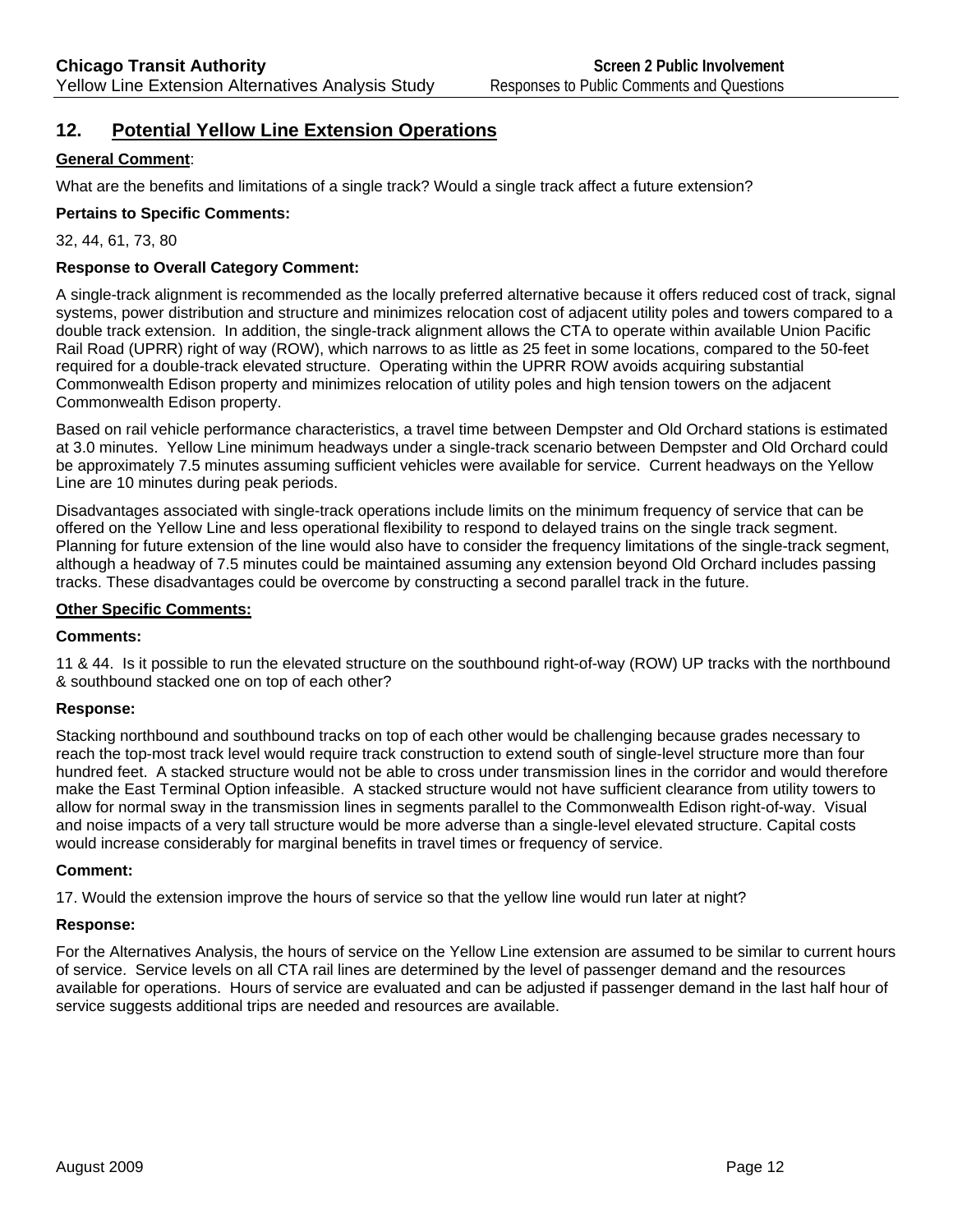# **13. Potential Yellow Line Extension and Coordination with Proposed Regional Multi-Use Trail**

## **General Comment:**

How will this impact the Skokie Valley Trail?

#### **Pertains to Specific Comments:**

3, 38, 52

#### **Response to Overall Category Comment:**

Early in the Alternatives Analysis, the study team was made aware of plans for a multi-use Skokie Valley Train in the Union Pacific Railroad (UPRR) corridor extending through and beyond the study area. The conceptual designs for the Yellow Line extension have identified sufficient space for this trail within the Commonwealth Edison right of way adjacent to the extension.

#### **Other Specific Comment**:

#### **Comment:**

52. The Skokie Valley bike trail is going to be running along side and then under the elevation of a train route, how peaceful and safe is that going to be? What will prevent cyclists from danger? Since this area is one of the only ways to connect the bicycle paths north and south...seems like the train is just steamrolling in. And it was mentioned that this trail will not be funded by the CTA, so how is that being paid for? And again, I ask you to consider the safety of putting a bike trail between electric lines?

#### **Response**:

Conceptual designs for the Yellow Line extension have identified sufficient space for this trail within the Commonwealth Edison right of way adjacent to the rail extension. Subsequent detailed design for the trail and the rail extension will consider safety and aesthetics. Successful examples of multi-use trails parallel to or under elevated rapid transit lines include the Ohlone Trail and Greenway along the BART system in the California Bay Area and along the SkyTrain Expo Line in Vancouver, British Columbia. The construction cost for the trail is not included in the Yellow Line extension cost estimate and the Village of Skokie has responsibility for identifying funding for its portion of the trail.

# **14. Potential Yellow Line Extension Economic and Environmental Impacts**

## **General Comment:**

What will be the economic and environmental impact of the Yellow Line Extension? The Yellow Line Extension will negatively impact the community; the Yellow Line Extension will positively impact the community.

## **Pertains to Specific Comments:**

4, 9, 22, 23, 26, 27, 28, 29, 37, 52, 53, 54, 55, 56, 59, 62, 64, 67, 68, 69, 72, 74, 75, 76, 77, 82, 83, 84, 85, 87, 88, 89, 91, 92, 93, 96, 98, 99, 100, 102

## **Response to Overall Category Comment:**

An Environmental Impact Statement (EIS) will analyze in detail the social, economic, and environmental consequences and benefits of the proposed Yellow Line Extension. The environmental review process required by the *National Environmental Policy Act* of 1969 (NEPA) and related laws include environmental impact analyses and the preparation of documentation for public review. Per Federal Transit Administration (FTA) guidance, the environmental evaluation begins upon completion of the Alternatives Analysis study, and it will result in a detailed written statement on the anticipated environmental impacts of the Yellow Line Extension improvements and the steps that will be taken to address impacts to the community and the natural environment.

Typically, environmental reviews for proposed transit projects address the potential impact areas of air and water quality, noise and vibration, historic and cultural properties, parklands, contaminated lands, displacement of residences and businesses, and community preservation. During the federal environmental review process, the CTA will work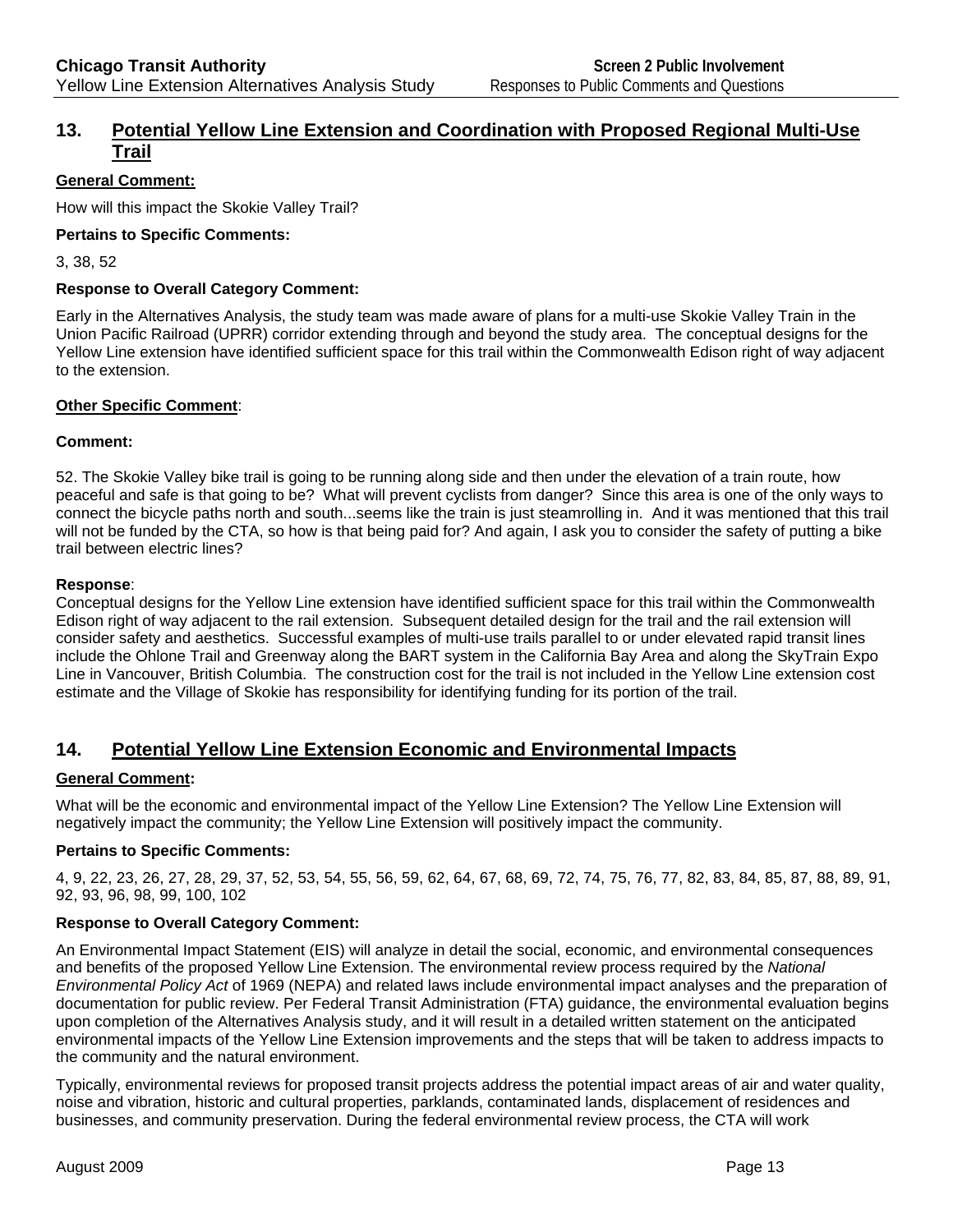concurrently with state and other local agencies to also comply with state and local environmental laws. The environmental review process includes opportunities for public review and comment.

See specific comment sections below for more details on particular impacts.

#### **Other Specific Comments on Noise and Vibration Impacts:**

#### **Comments:**

22, 23, 26, 27, 29, 54, 55, 69, 72

#### **Response:**

Noise and vibration impacts will be measured according to FTA guidance described in the document "Transit Noise and Vibration Impact Assessment" (FTA-VA-90-1003-06). This assessment includes monitoring existing noise levels along the corridor and using computer models to predict the change in noise levels associated with the extension for residents and other sensitive noise receptors along the corridor. Where noise impacts are predicted to exceed certain thresholds, mitigation strategies will be developed.

#### **Other Specific Comments on Impacts to Niles North High School:**

#### **Comments:**

9, 37, 53, 67, 68, 72

#### **Response:**

CTA has initiated discussions with Niles North High School and District 219 to establish a relationship and understand the concerns that the school and school district may have about the proposed extension. CTA, Niles North High School, and District 219 have identified many issues to address throughout the upcoming Environmental Impact Statement and Preliminary Engineering project phases, including potential property impacts (parking, maintenance buildings, tennis courts, ball fields), security arrangements, aesthetics of the structure, vibration and noise impacts, traffic management of adjacent roadways and access to the school and proposed CTA facilities, construction impacts, and current-day issues such as people seeking the County Court House and mistakenly entering the school

CTA has included the cost of replacing displaced parking and school facilities into current capital cost estimates and will continue to work with Niles North High School and District 219 during the design phase of the project as more specific project details are developed in response to school concerns. Additionally, CTA will continue to encourage participation from Niles North High School and District 219 to ensure that all possible concerns are understood and addressed during the upcoming Environmental Impact Statement project phase.

#### **Other Specific Comments on Homes and Property Value:**

#### **Comments:**

28, 55, 56, 62, 72

#### **Response:**

There has been extensive investigation into the impact of rail transit investments on land values. A recent summary of the literature in this field cited work as early as 1972. In general, these studies find that the primary influence of rail transit on property values is the improvement in regional accessibility that rail transit brings and, secondarily, enhanced likelihood of property redevelopment to a more valuable and intense use. As such, most studies have found proximity to rail transit stations increases property values.

A number of commentors raised concerns about the impact to property values for homes along the transit guideway and not necessarily in the vicinity of a station. These concerns are related to the impact on property values of potentially adverse impacts such as noise, vibration, or visual obstruction caused by the facility. Several studies suggest that such nuisances can lessen the amount of property value benefit associated with proximity to stations and these finding reenforce to the importance of developing appropriate mitigation strategies through the design and engineering process.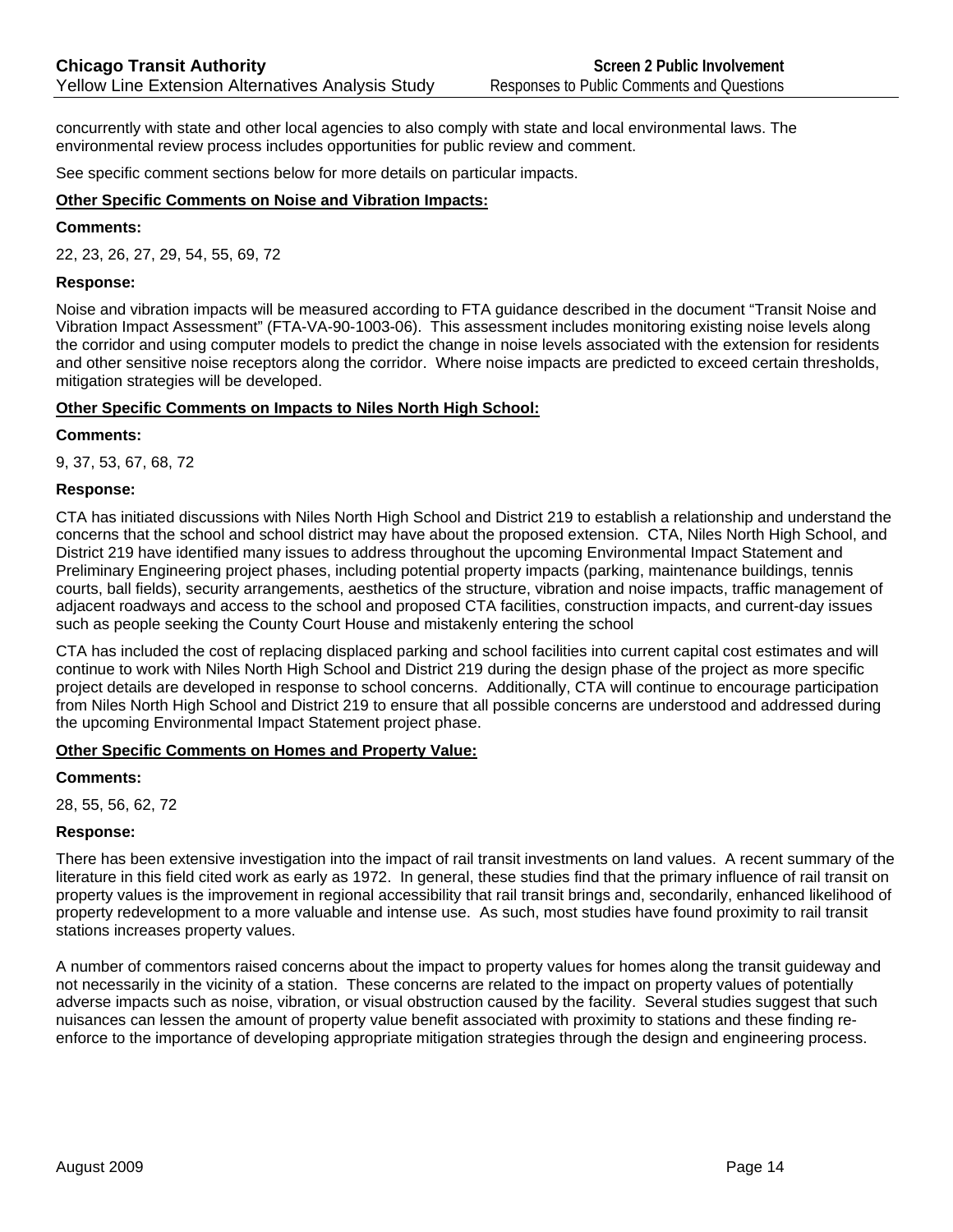#### **Other Specific Comments on Community Safety:**

#### **Comments:**

9, 52, 59, 67

#### **Response:**

Safety and security are a top priority at the CTA. The CTA works with the City of Chicago and other municipalities served by the CTA to provide plain-clothed and uniformed patrols of system property, in addition to hired private security guards at stations and onboard transit vehicles.

During subsequent detailed design phases, particular attention will be devoted to physical security measures than can be incorporated into the design including CCTV monitoring, lighting, vandal-resistant materials, and clear sightlines. The CTA has initiated coordination with representatives of Niles North High School and will continue to collaborate on the development of a design that offers a secure environment for students, faculty and users of the transit facility.

#### **Other Specific Comments on Traffic and Congestion:**

#### **Comments:**

74, 75, 76, 77, 82, 87, 89, 91, 92, 93, 96, 99

#### **Response:**

The Yellow Line Extension project's purpose is to improve transportation access to major activity centers. The Edens Expressway and arterial streets in the study area are projected to experience increased congestion as development continues in Skokie and surrounding municipalities. The extension would provide an alternative to travel on streets under congested conditions for trips originating near or destined to Old Orchard Road.

An important consideration in subsequent environmental assessments and design phases will be strategies to mitigate increased traffic congestion associated with people accessing the transit facility. This may include improvements to the street and sidewalk network beyond what is already contemplated by IDOT and the Village of Skokie. The existing conceptual design anticipates improvements to the Edens Expressway interchange, Old Orchard Road, and Skokie Boulevard – as described in Topic Category 4.

#### **Other Specific Comments on Jobs:**

#### **Comments:**

84, 88, 89, 91, 92, 93, 96, 98, 100

#### **Response:**

An anticipated benefit of the Yellow Line extension is an increase in the accessibility of workers to jobs in the vicinity of Old Orchard Road. The computer model used to forecast ridership on the extension estimates more than three-quarters of the trips projected to use the extension will be made by workers traveling to, or from, the area to, or from, other rail stations in Skokie, Evanston, and Chicago. This increase in accessibility may make it easier for business in proximity to the proposed station to attract workers.

Jobs will also be associated with the construction of the facility. While no specific estimates of the number of construction and other jobs associated with the Yellow Line extension have been developed, the American Public Transit Association estimates that across the nation between 24 and 41 jobs are created for every million dollars spent on public transportation.

# **15. Statements of Support or Opposition to the Extension**

#### **General Comment:**

Statements of support or opposition to the extension and the locally preferred alternative presented were provided on the question/comment cards submitted by the public. CTA staff will review statements of support or opposition to the extension; other suggestions will be considered for incorporation into the analysis as appropriate.

#### **In Support:**

August 2009 **Page 15**